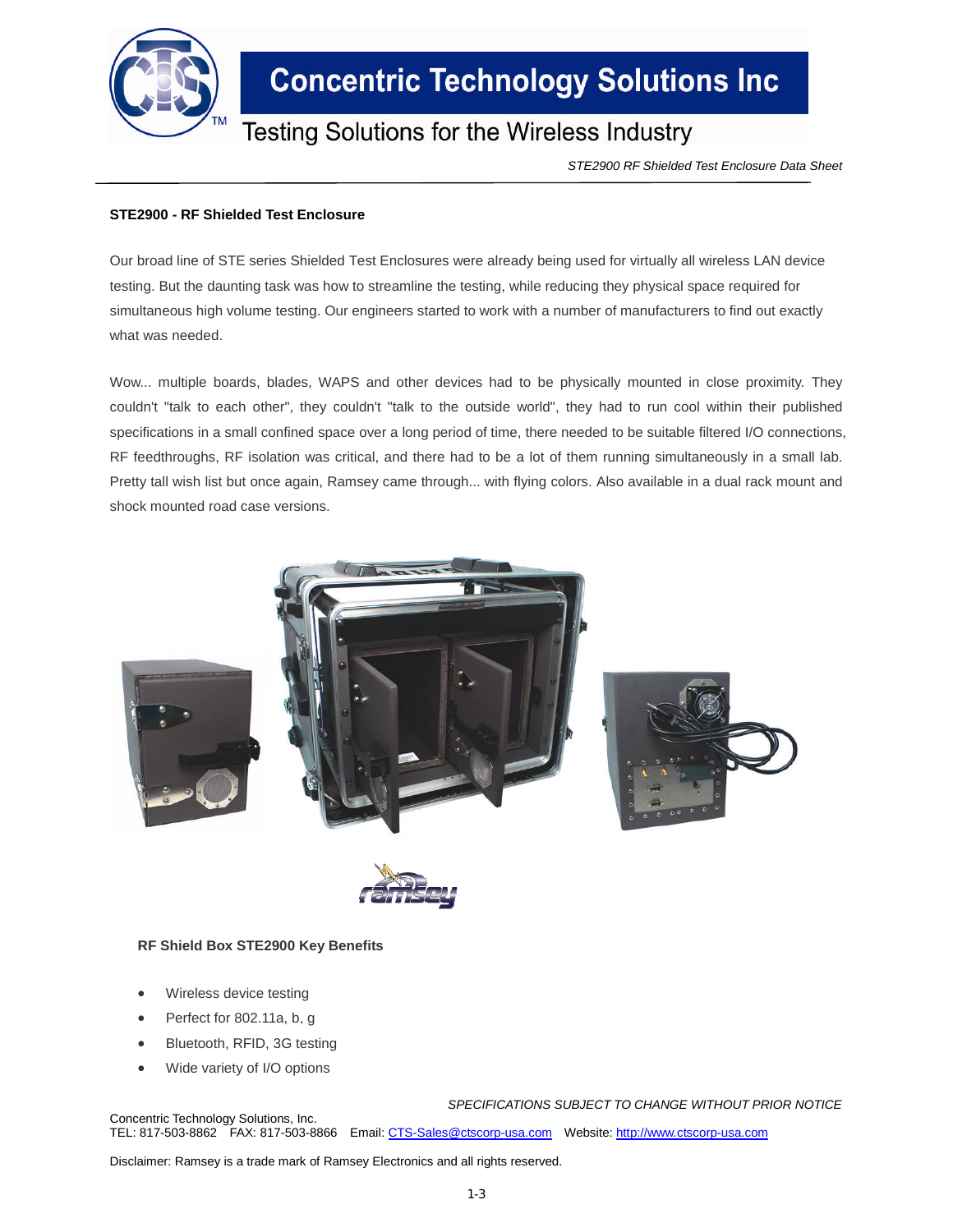

## **Concentric Technology Solutions Inc**

### Testing Solutions for the Wireless Industry

*STE2900 RF Shielded Test Enclosure Data Sheet*

- Super isolation up to 18GHz
- Stock models to fit your custom applications

#### **RF Shield Box STE2900 Specifications**

- Designed for WLAN testing
- Front loading swing away door
- Dual ventilation or fan forced cooling
- Exclusive double lip RF tight gasket
- Universal I/O connector interface plate
- RF absorbent foam liner
- Optional security locking latch available
- Isolation:
	- o -90dB @ 1GHz
	- o -90dB @ 3GHz
	- o -80dB @ 6GHz
- Dimension:
	- o Outside: 11"H x 8"W x 14 "D
	- o Inside: 10"H x 7"W x 13 "D

*SPECIFICATIONS SUBJECT TO CHANGE WITHOUT PRIOR NOTICE*

Concentric Technology Solutions, Inc. TEL: 817-503-8862 FAX: 817-503-8866 Email: CTS-Sales@ctscorp-usa.com Website: http://www.ctscorp-usa.com

Disclaimer: Ramsey is a trade mark of Ramsey Electronics and all rights reserved.